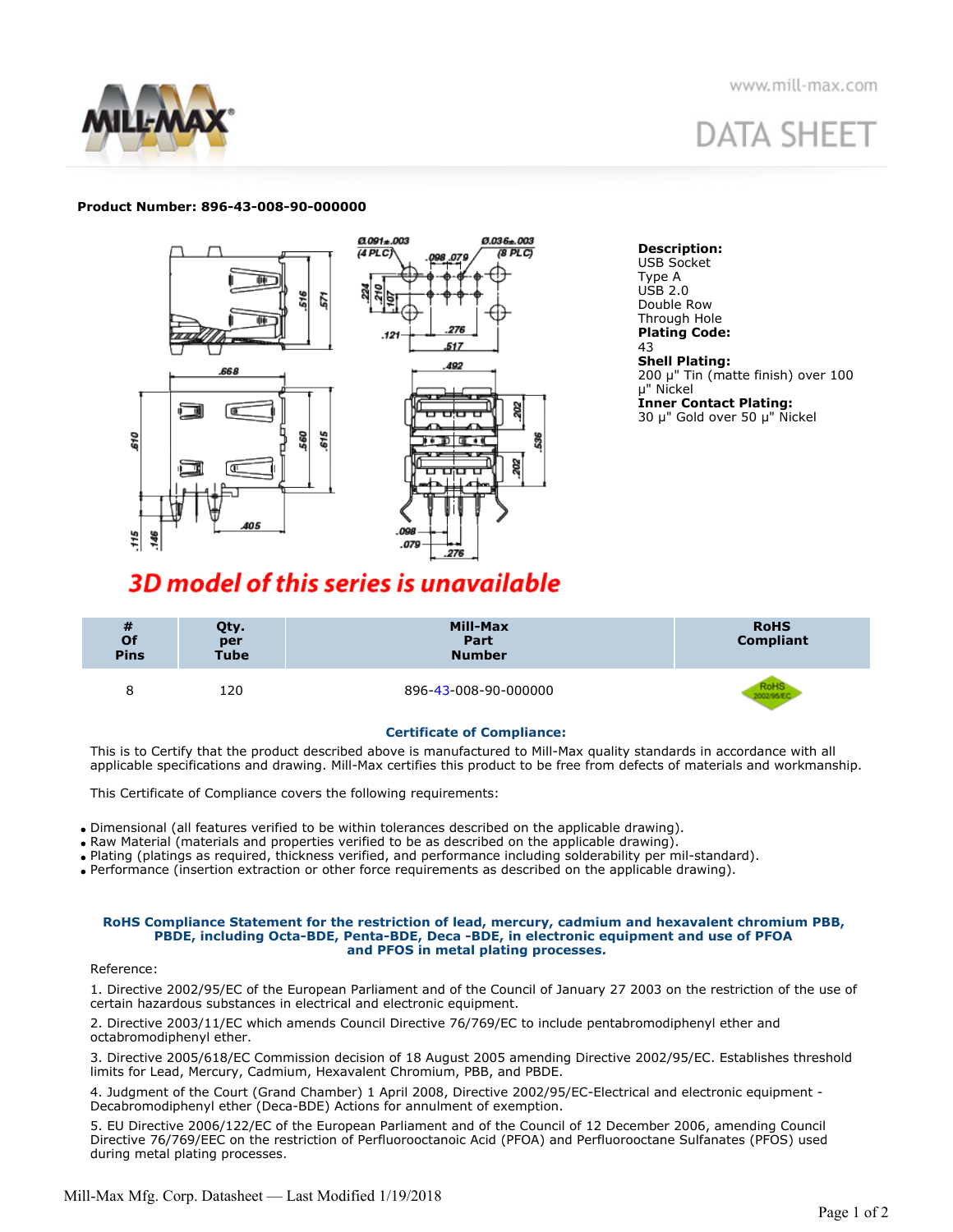In reference to the directives described above, MILL-MAX Mfg.Corp. declares that lead, mercury, cadmium, hexavalent chromium, polybrominated biphenyls, polybrominated diphenyl ethers, including pentabromodiphenyl ether, octabromodiphenyl ether, decabromodiphenyl ether, Perfluorooctanoic Acid, and Perfluorooctane Sulfanates are not intentionally added to the raw material or processes used for our certified RoHS compliant products except where described and allowed under item 6 of the annex; Applications where lead mercury, cadmium, and hexavalent chromium, which are exempted from the requirements of Article 4 (1) of reference 1. No warranty, liability of indemnification is expressed or implied with this information.

#### **Compliance Statement for Registration, Evaluation, Authorization and Restriction of Chemicals (REACH)**  Reference:

1. Regulation EC No 1907/2006 of the European Parliament and of the Council of 18 December 2006, concerning the Registration, Evaluation, Authorization and Restriction of Chemicals (REACH)

2. ECHA, Candidate list of Substances of Very High Concern (SVHC) [http://echa.europa.eu/reach\\_en.asp](http://echa.europa.eu/reach_en.asp)

Mill-Max is aware of the regulation and the SVHC list the EU published (referenced above). Mill-Max does not produce or sell any of the listed substances in their homogeneous form. These substances are not intentionally added during the manufacturing of any Mill-Max products. To our knowledge, our products do not contain the substances described on the ECHA SVHC list. Testing is not performed for materials and substances that were not intentionally added. No warranty, liability of indemnification is expressed or implied with this information. Mill-Max maintains surveillance of the ECHA website to obtain the latest information and periodically reviews the SVHC list for changes and additions.

#### **Compliance Statement for DRC Conflict Free products.**

Reference:

Dodd-Frank Wall Street Reform and Consumer Protection Act, Section 1502, reporting requirements for users of conflict minerals.

"Conflict minerals," are Columbite-tantalite (coltan), cassiterite, gold, wolframite, or their derivatives; or any other mineral or its derivatives determined by the Secretary of State to be financing conflict in the Democratic Republic of the Congo (DRC) or an adjoining country. Metals derived from these minerals are tin, tantalum, tungsten, and gold. By this definition, the only minerals of concern that may be found in Mill-Max products are tin and gold.

Mill-Max Mfg.Corp. hereby certifies that its products are manufactured with tin and gold that is derived from material that is considered DRC Conflict Free. Mill-Max provides this assurance as a result of a due diligence process that includes traceability to the source and in some cases the identification of recycled and scrap materials included in the subject material.